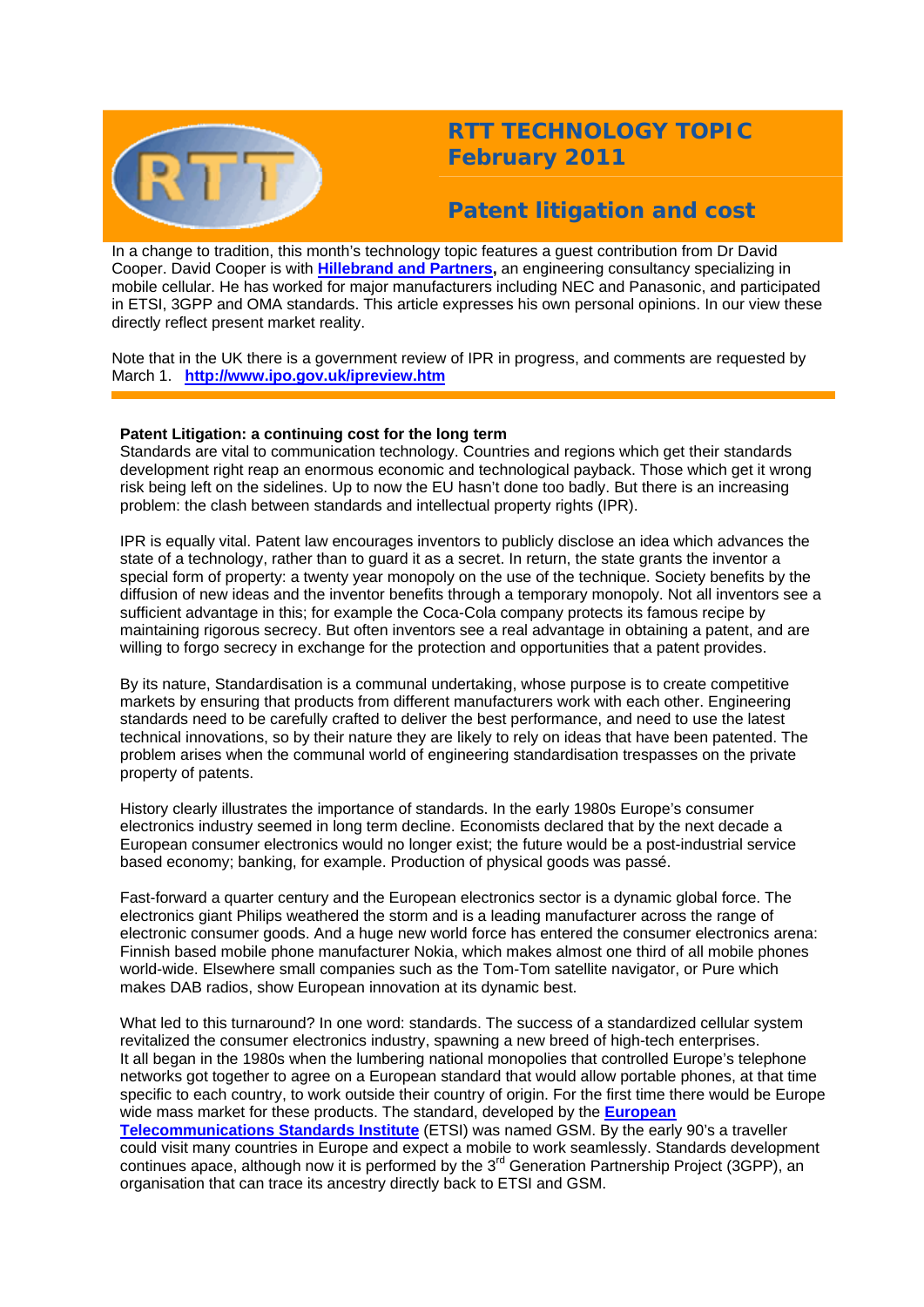The acceptance of GSM as a multinational standard was made possible by very special circumstances that no longer exist. The leading parties were old fashioned state telecommunications monopolies who were not in competition. Although there was competition between mobile operators- Vodafone and Cellnet for example- there was a sufficient culture of co-operation that they made a gentlemen's agreement to produce something that worked, and to share the results equitably.

This model of co-operation is unsustainable in the modern commercial environment and it is not clear how it will be replaced. Network operators are now tough competitive rivals and take a hard nosed commercial approach to patent law and engineering standards. Manufacturers are becoming ever more aggressive in how they assert their intellectual property. Patent litigation is adding significant costs and uncertainties to IT and communication industries using open standards. Governments are rightly worried by this problem. In the UK, Prime Minister David Cameron launched a **[review of IP and](http://www.ipo.gov.uk/ipreview.htm)  [growth](http://www.ipo.gov.uk/ipreview.htm)** which is due to report in April.

In the European mobile cellular industry, the 1990's were a period of relative "patent peace". Overwhelmingly, those companies which had been heavily involved in the development of the dominant standard, GSM, resolved IPR issues by negotiating cross-licensing agreements without recourse to legal action. The exceptions to this tended to involve companies that had not actively engaged in the ETSI standards process. For example, a US company, Interdigital, was able to show that TDMA patents it owned (one dating from as long ago as 1985) was used in GSM. Litigation regarding this continued as late as 2006, more than a decade after the standard was written, involving sums of hundreds of millions of dollars.

Korea, which launched the Qualcomm CDMA system in 1996, was an early harbinger of trouble. In 1998, a dispute broke out between Qualcomm and its local partner the Korean Electronics and Telecommunications Research Institute (ETRI). It was settled in 2000 for over eighty million dollars. Patent wars raged during the decade after 2000, and the money involved has increased. Internecine conflict rages between companies directly involved in the same standards process. As of October last year, the Economist **[reported](http://www.economist.com/research/articlesBySubject/displayStory.cfm?story_id=17309237&subjectID=894408&fsrc=nwl)** ongoing litigation between Motorola and RIM; HTC and Microsoft; Motorola and Microsoft; Nokia and Apple. All of these companies are to a greater or lesser extent "inside" the UMTS standards process. The idea of a club of manufacturers who resolve issues without litigation has fallen by the wayside. Conflict also took place with companies outside the standards process: for example, in 2006 Nokia was sued by the small company IPCom for €12 billion.

The standards organizations themselves have attempted to bring peace to the warring parties, but with limited success. ETSI made an attempt in the early 1990's to insist that all members should licence their IPR on a royalty free basis. This was successfully resisted by some major patent holders, and since 1994 its IPR policy has been based on a "FRAND" declaration, in which members agree to licence their IPR on "Fair, Reasonable and Non-Discriminatory" terms. Since IPR licensing terms are invariably confidential, the meaning of FRAND can vary widely, and there are few good legal precedents to guide the industry.

From at least the early 1990's there have been proposals in ETSI that IPR holders commit in advance ("ex-ante") to maximum royalty levels. These have foundered on EU competition law which forbids any sensible discussion between rival suppliers with the aim of setting an acceptable overall price for their IPR.

A recent attempt to implement ex-ante has been promoted by cellular industry body [NGMN](http://www.ngmn.org/). The process is carefully designed to conform to competition law. Each supplier provides a "self appraisal" of the royalty value of its patents. The trouble is that a self appraisal, however low, won't be rewarded by any sale. However it could be used in the future to limit royalty payments- in fact that is its only use. In such circumstances no rational participant would provide a low appraisal. Unsurprisingly the cumulative value of the self appraisals from suppliers was too high to be useful.

The last decade has seen trends that exacerbate the IPR conflict in mobile cellular. First, there are more organizations involved in standards; from a few tens of companies in the nineties, hundreds are now involved. Second, the organizations are more diverse, no longer dominated by operators and a few manufacturers. There is every reason to suppose that the problems will remain as 3G develops to 4G. The potential for conflict has increased, not decreased.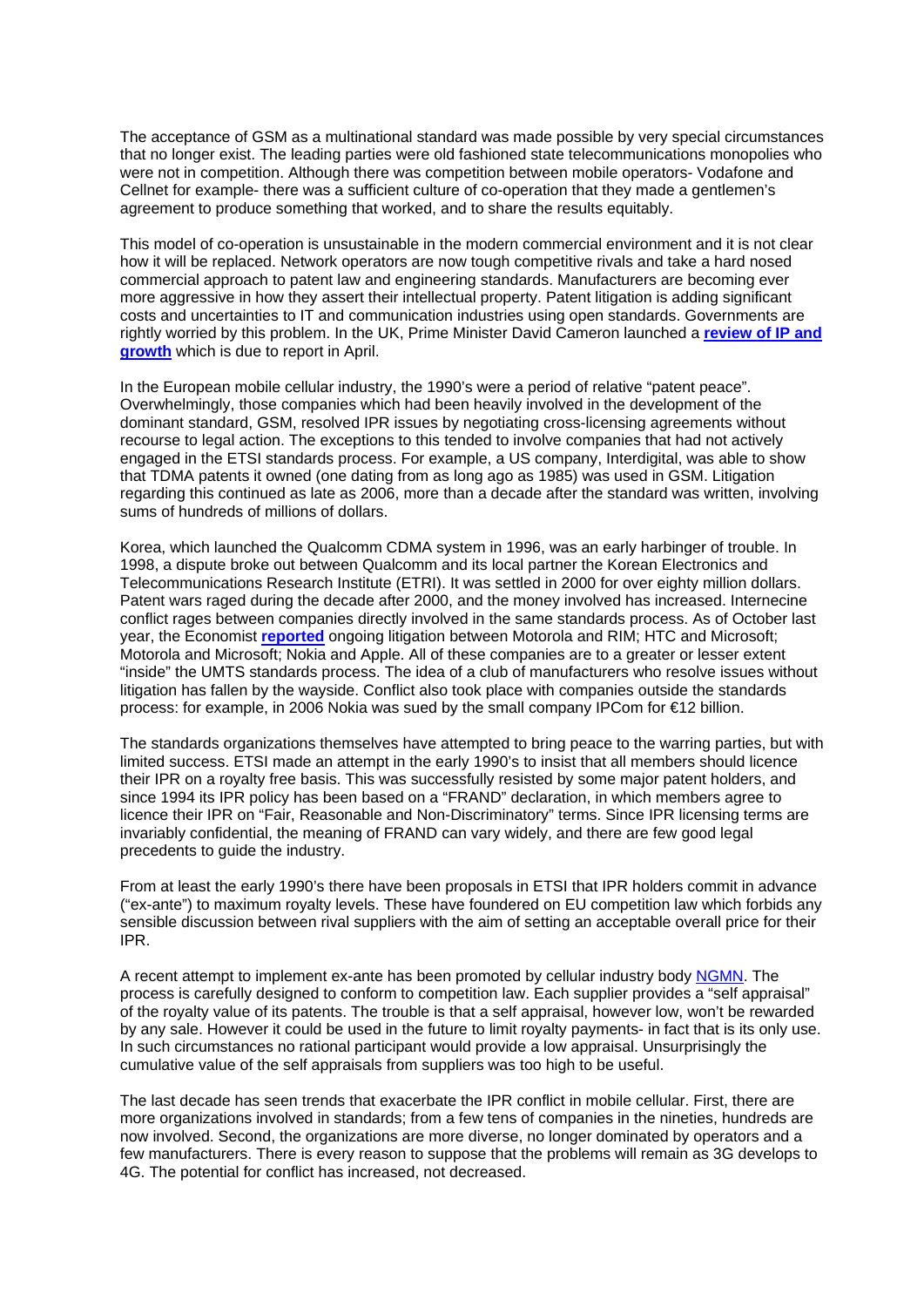The FRAND approach used by 3GPP is not the only approach used in standards. There are significant standards organizations- the Bluetooth SIG and the Worldwide Web Consortium for example- that operate very successfully using royalty free licensing of IPR. In fact this approach was promoted by ETSI in the early 90's, but was fiercely resisted. Once a standards organization has chosen the key elements of its policy, it is extremely difficult to change this decision.

In fact the FRAND principle can work smoothly, even in competitive high technology industries. The standards from the **[Internet Engineering Task Force](http://www.ietf.org/)** (IETF) that define the Internet have attracted far less litigation than 3GPP standards. It is instructive to examine why this is the case.

There is strong incentive which affects all participants of 3GPP standards: to strive to get least some of their IPR into the resulting specification. Companies often include their ideas as a defensive measure; this gives them the ability to cross-licence IPR with the other participants. There is almost no mechanism to prevent this. But this leads to long and convoluted specifications, and provides plenty of opportunities for litigation. A side effect is that the number of patents has grown dramatically: many are only marginally inventive and of dubious validity.

By contrast the standards processes of the IETF contain simple and pragmatic measures that actively discourage unnecessary complexity. The IETF only permits a document to reach the status of an approved standard once several separate and independent implementations exist. If a feature is not included in all implementations, it does not get into the approved standard. This discourages speculative inclusion of unnecessary features, and cuts out many litigation flashpoints.

In 3GPP legal cases have even arisen when participants removed unused features from the standard. For example, the American company Golden Bridge included a feature, the so called "common packet channel", in the 1999 release of the UMTS standards. A technical meeting in March 2005 noted that this feature, among others, had no prospect of being implemented and purged it. Golden Bridge sued. This litigation would have been impossible with the IETF rules, since an unused feature would never have made it into the final approved standard.

The inclusion of a technical solution within an industry standard can greatly increase the value of any patent which contains it. In practice, there are always a number of solutions to a given problem. The standards committee must select one of these solutions. Often the benefit of the best technique over rival techniques can be tiny. Yet the proponent of a winning and patented solution obtains a monopolist's advantage; the losers must risk the uncertain protection of FRAND declarations.

Ex-ante disclosure of patent costs would allow participants to assess the cost-benefit of different proposals including royalties. If one participant demanded an excessive patent royalty for a marginally better solution, participants would consider the total costs of the next best solution including the royalty demanded. This type of negotiation can only happen if participants are able to engage in a serious debate about the price and cost-benefit of specific technical solutions. It would be better and cheaper for this debate to take place at the time the standards were written, rather then years later in a court of law.

A change in competition law is needed to allow such debates between competing companies, but the prospect of this happening is small. It would not be sufficient to change the law in the EU only; standardization takes place internationally and the approach would have to be accepted at least in North America, China and Japan. For the foreseeable future the promising idea of using of ex-ante declarations is blocked.

Competition regulation is preventing sensible debate over IPR. But it is hardly lack of regulation applying to manufacturing and production that has recently brought western economies to their knees. Legislators in the western world seem to have a patrician outlook: industry is the realm of vulgar tradesmen – greedy manufacturers, dishonest sellers and avaricious patent holders- whose behaviour and rewards must be rigidly controlled. By contrast, bankers and financial speculators are gentlemen and need not be inconvenienced by regulation; let alone have their profits controlled. China at least appears to be more positive towards wealth creating industry.

In the foreseeable future, standardized systems will be subject to increasing litigation costs. Standards